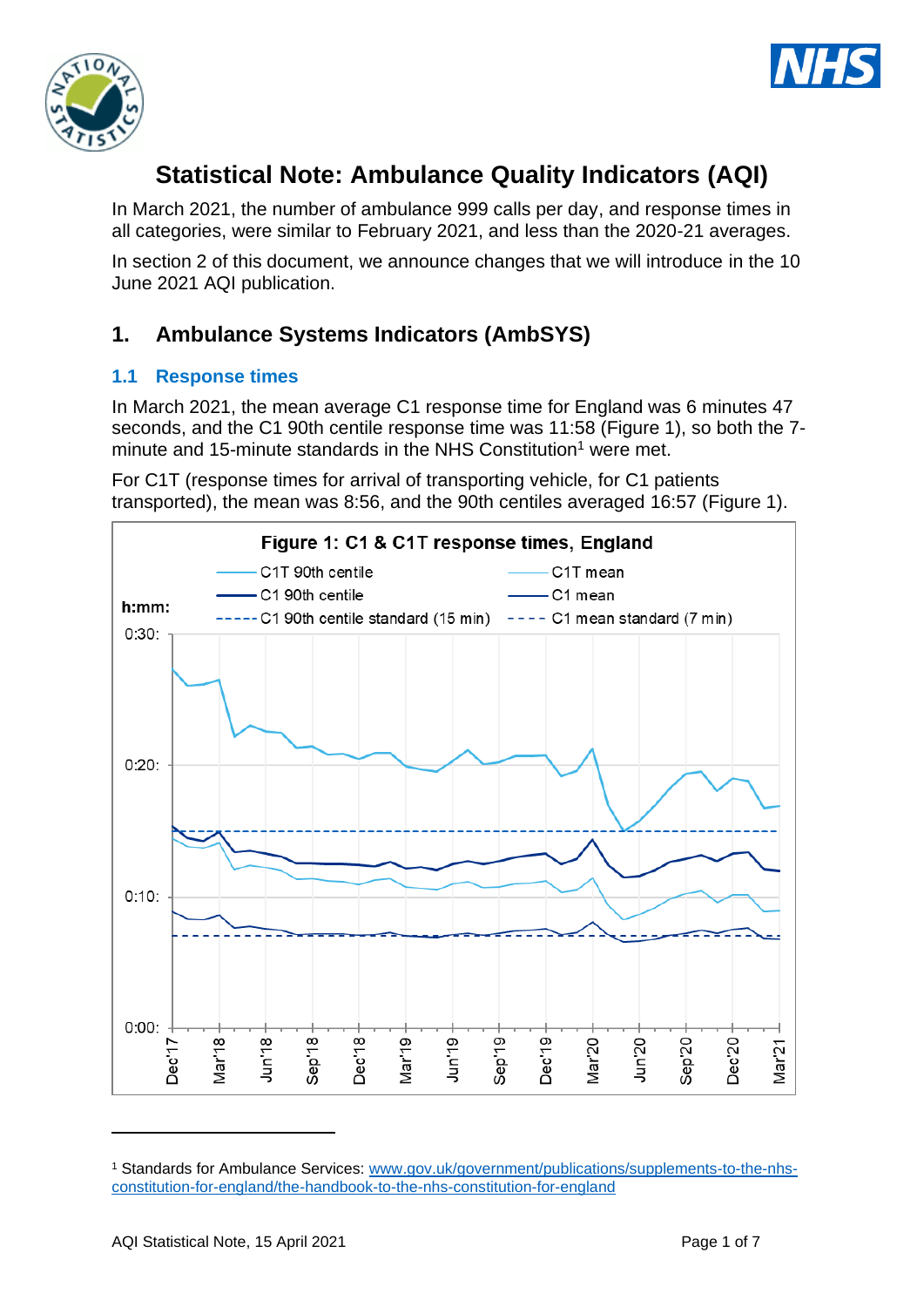



For C2 in March 2021, the mean average response time was 18:24 for England, and the 90th centiles averaged 36:16 across England (Figure 2).



In March 2021, the C3 and C4 mean average response times (Figure 3) were 49:21 and 1:20:36, and the 90th centile times averaged 1:53:37 and 2:54:34 respectively. All 90th centile standards were met. The C2, C3, and C4 response times (mean and 90th centile) were longer than in February, but shorter than the previous six months.

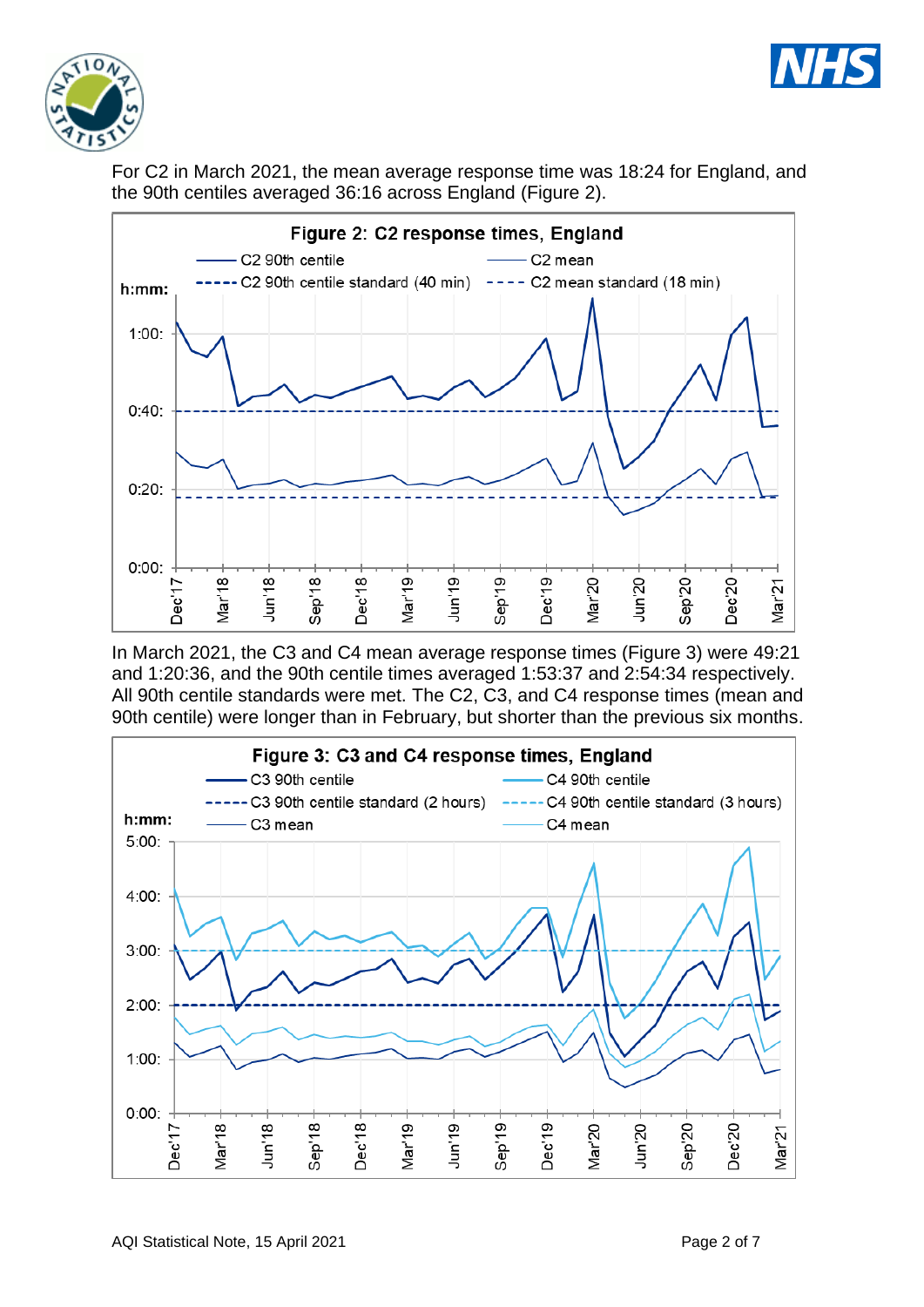



## **1.2 Other Systems Indicators**

In March 2021, the 95th centile call answer times averaged 12 seconds and the 99th centile averaged 51 seconds, both below the 2020-21 average.

In March 2021, per day, there were (Figure 4):

- 21.2 thousand calls to 999 answered, 2% more than in February 2021;
- 24.0 thousand incidents that received a response (whether on the telephone or on the scene) from an ambulance service, 1% more than in February;
- 13.0 thousand incidents where a patient was transported to an Emergency Department (ED), 3% more than in February.



Figure 5 shows that in March 2021, 54.0% of incidents featured transport to ED, up from 52.6% in February 2021, and 32.1% were closed at the scene (See & Treat), down from 33.7%. There was less change in incidents resolved on the telephone (Hear & Treat), 8.3% in March 2021, and transport other than to ED, 5.6%.

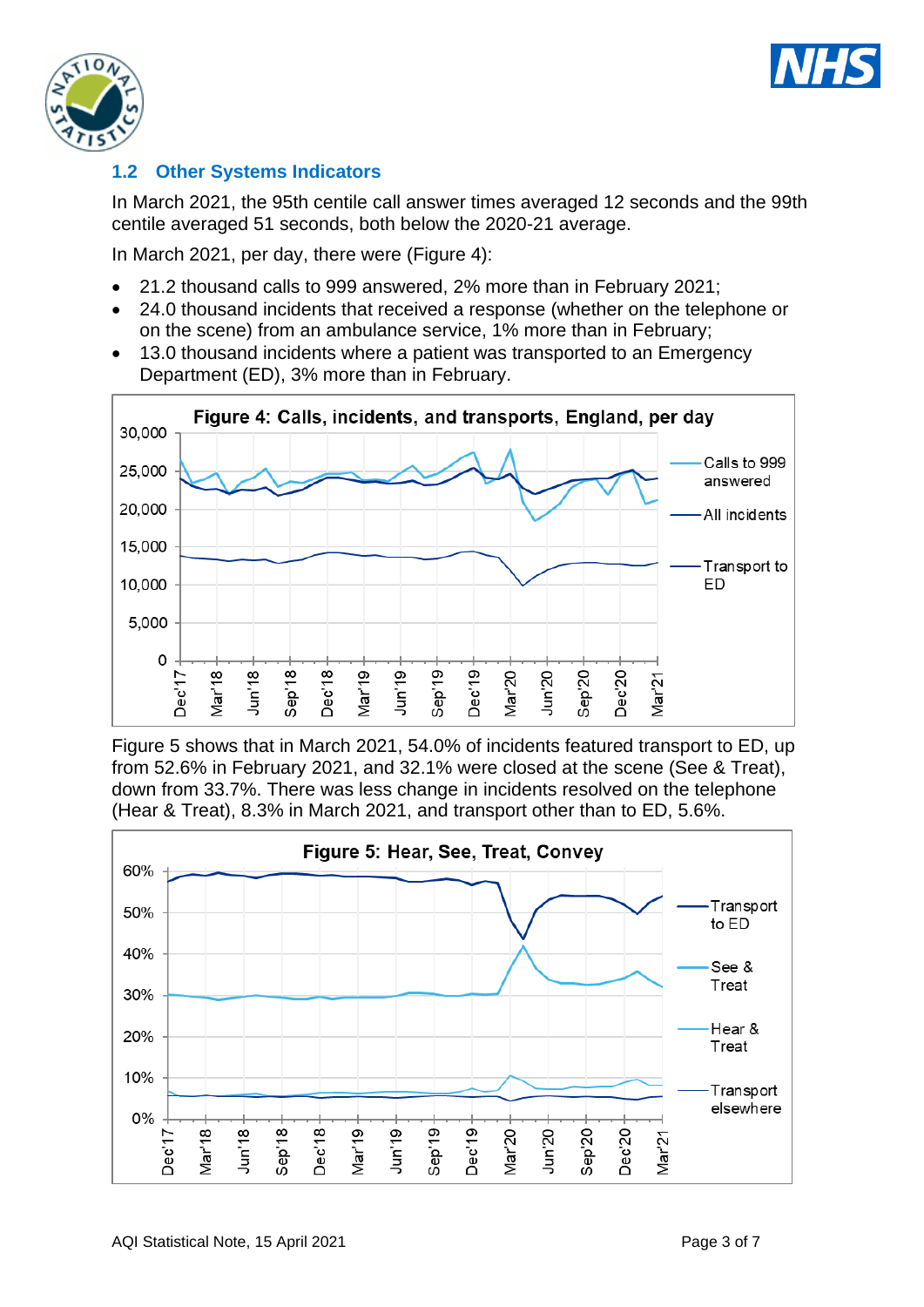



## **2. Changes to AQI publication from 10 June 2021**

#### **2.1 Survival measure**

Our next publication on 13 May 2021, with Ambulance Clinical Outcomes (AmbCO) data for December 2020, will be the last one to show nationally, for patients with cardiac arrest and resuscitation by ambulance service, how many survive to discharge from hospital (data items R3n, R3s, R4n, and R4s). From our 10 June 2021 publication, we will instead publish, for this monthly cohort (and for the Utstein subset currently used for R4n), how many patients survive for 30 days.

The information to produce these new data items is entirely owned by ambulance services, rather than relying on third-party suppliers, which should lead to better quality data, with fewer cases where the outcome is not known.

#### **2.2 Revisions process**

On 10 June 2021, alongside the AmbSYS data for May 2021, we will publish revisions to AmbSYS data from October 2019 to April 2021. These revisions have been delayed by the COVID-19 pandemic.

On 9 September 2021, alongside the AmbCO data for April 2021, we will publish revisions to AmbCO data from March 2020 (and possibly earlier) to March 2021.

On those occasions, as always, we will publish the revised data in the Time Series spreadsheets and comma-separated variable (csv) files on the AQI landing page [\(www.england.nhs.uk/statistics/statistical-work-areas/ambulance-quality-indicators\)](http://www.england.nhs.uk/statistics/statistical-work-areas/ambulance-quality-indicators).

However, we will no longer re-publish the data in individual monthly spreadsheets. On 10 June, we will remove the AmbSYS spreadsheets that only contain one month of data from October 2019 to April 2021, and on 9 September, we will similarly remove the AmbCO spreadsheets that will have been superseded. Older spreadsheets, that we will not revise again, will remain where they are.

After those dates, in each month, in addition to the Time Series spreadsheets and csv files, we will continue to publish an AmbSYS and an AmbCO spreadsheet purely containing the latest month of data for each collection; but when the time comes for us to publish revisions, we will remove all superseded monthly spreadsheets, and only publish revised data in the AmbSYS and AmbCO Time Series spreadsheets and csv files.

## **3. Ambulance Clinical Outcomes (AmbCO)**

#### **3.1 Stroke**

The FAST procedure helps assess whether someone has suffered a stroke:

- Facial weakness: can the person smile? Has their mouth or eye drooped?
- Arm weakness: can the person raise both arms?
- Speech problems: can the person speak clearly and understand what you say?
- Time to call 999 for an ambulance if you spot any one of these signs.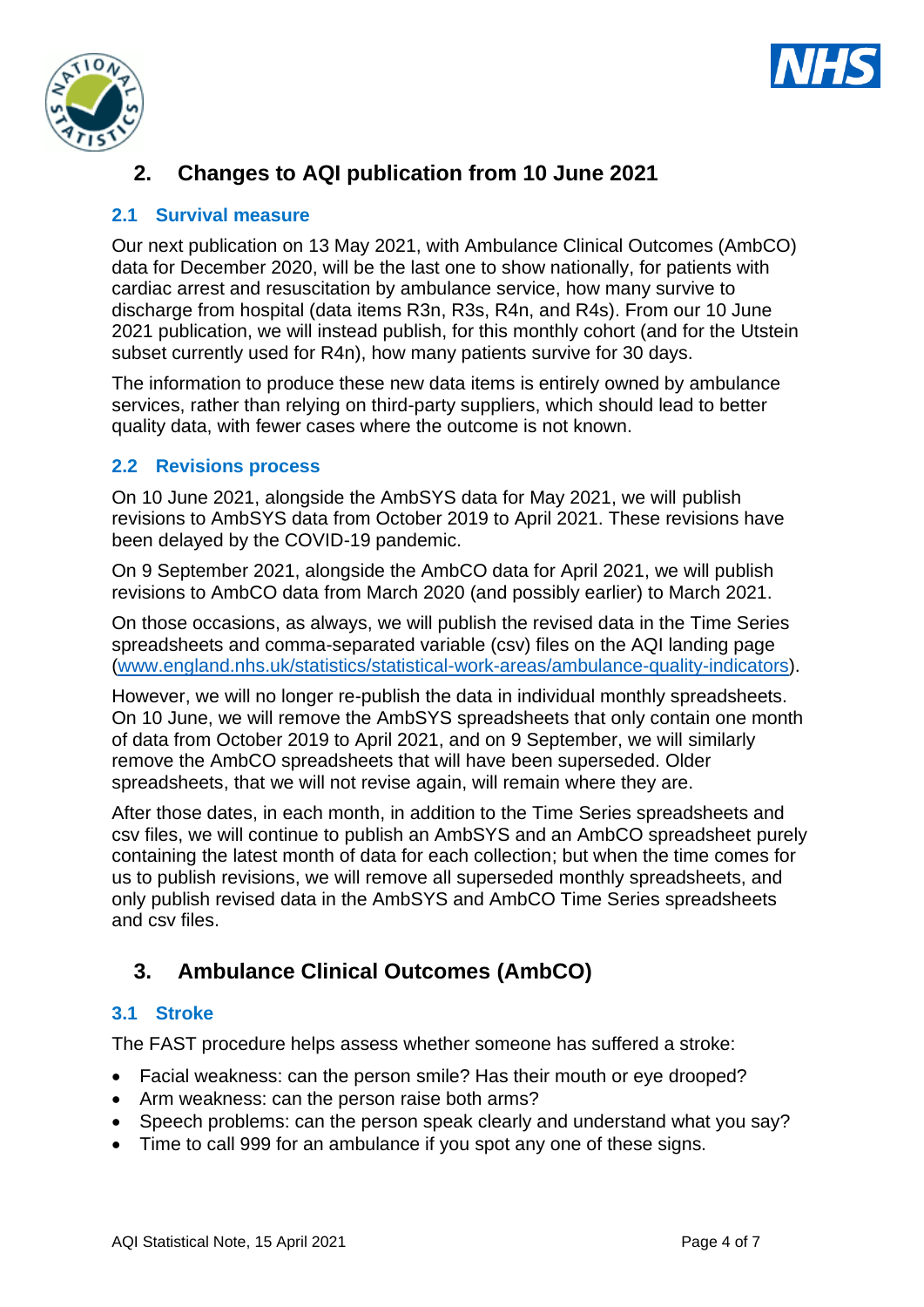



Stroke patients in England receiving an ambulance should receive a diagnosis bundle; a FAST assessment, blood glucose, and two blood pressures should all be recorded. In November 2020, this happened for 97.8% of such incidents (Figure 6), very similar to the proportion for the year ending September 2020 (97.9%).



The mean average time from call until arrival at hospital was 1 hour 24 minutes in November 2020. Like the median and 90th centile times, this was a decrease on October 2020; and within a minute of the averages for 2019-20 (Figure 7).

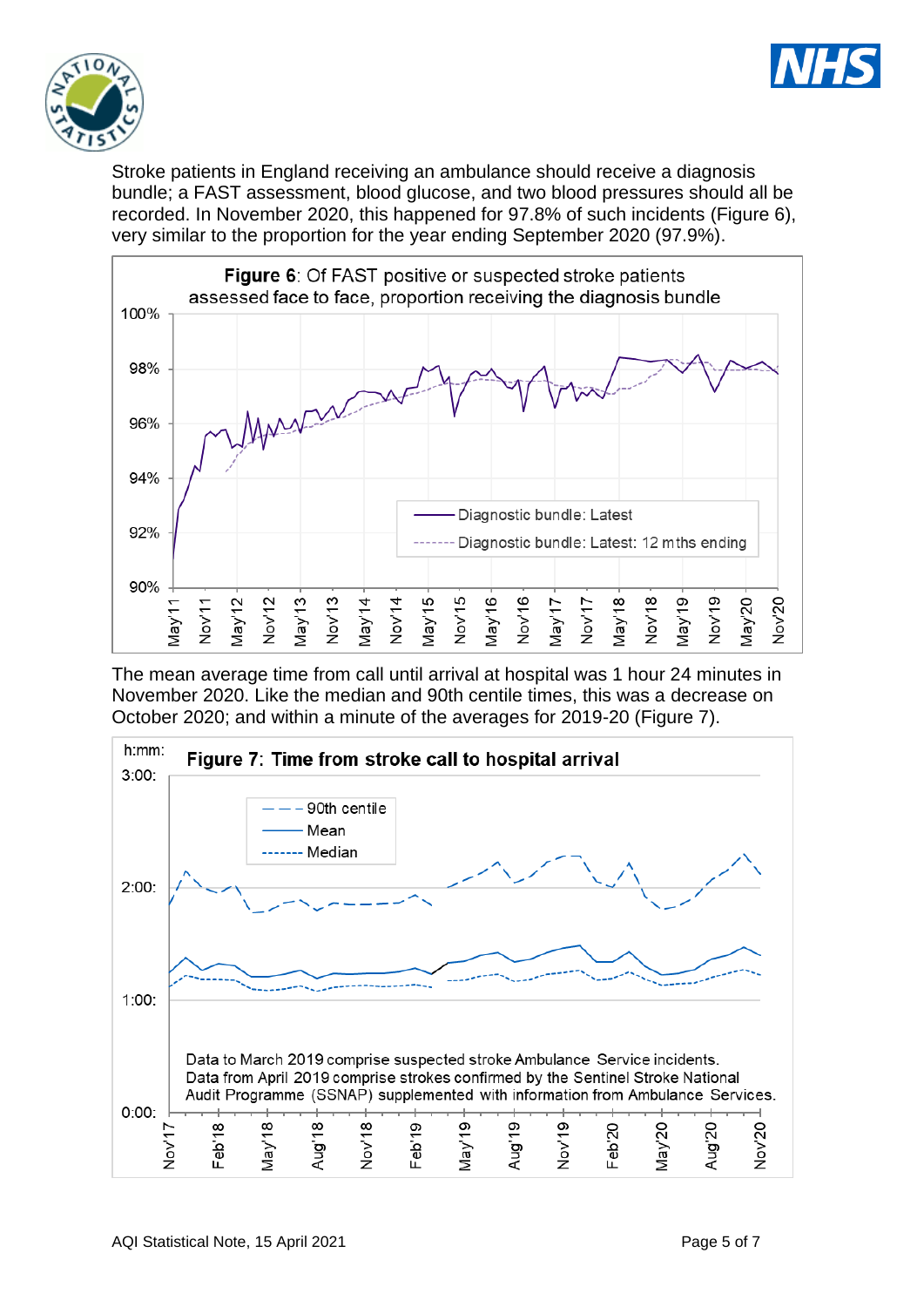



In November 2020, the mean average times for stroke from hospital arrival to CT scan of 75 minutes was the same as the average for 2020-21 so far, as was the median of 40 minutes, although the 90th centile of 3:03 was larger than most earlier months of 2020-21.

For times from hospital arrival to thrombolysis, the mean average was 62 minutes in November 2020. Like the median and 90th centile, this was within four minutes of the average for 2020-21 so far (Figure 8).





## **4. Further information on AQI**

## **4.1 The AQI landing page and Quality Statement**

[www.england.nhs.uk/statistics/statistical-work-areas/ambulance-quality-indicators,](http://www.england.nhs.uk/statistics/statistical-work-areas/ambulance-quality-indicators) or [http://bit.ly/NHSAQI,](http://bit.ly/NHSAQI) is the AQI landing page, and it holds:

- a Quality Statement for these statistics, which includes information on relevance, accuracy, timeliness, coherence, and user engagement;
- the specification quidance documents for those who supply the data;
- timetables for data collection and publication;
- time series spreadsheets and csv files from April 2011 up to the latest month;
- links to individual web pages for each financial year;
- contact details for the responsible statistician (also in section 4.4 below).

#### Publication dates are also at

[www.gov.uk/government/statistics/announcements?keywords=ambulance.](http://www.gov.uk/government/statistics/announcements?keywords=ambulance)

The web pages for each financial year hold:

- separate spreadsheets of each month's data;
- this Statistical Note, and equivalent versions from previous months;
- the list of people with pre-release access to the data.